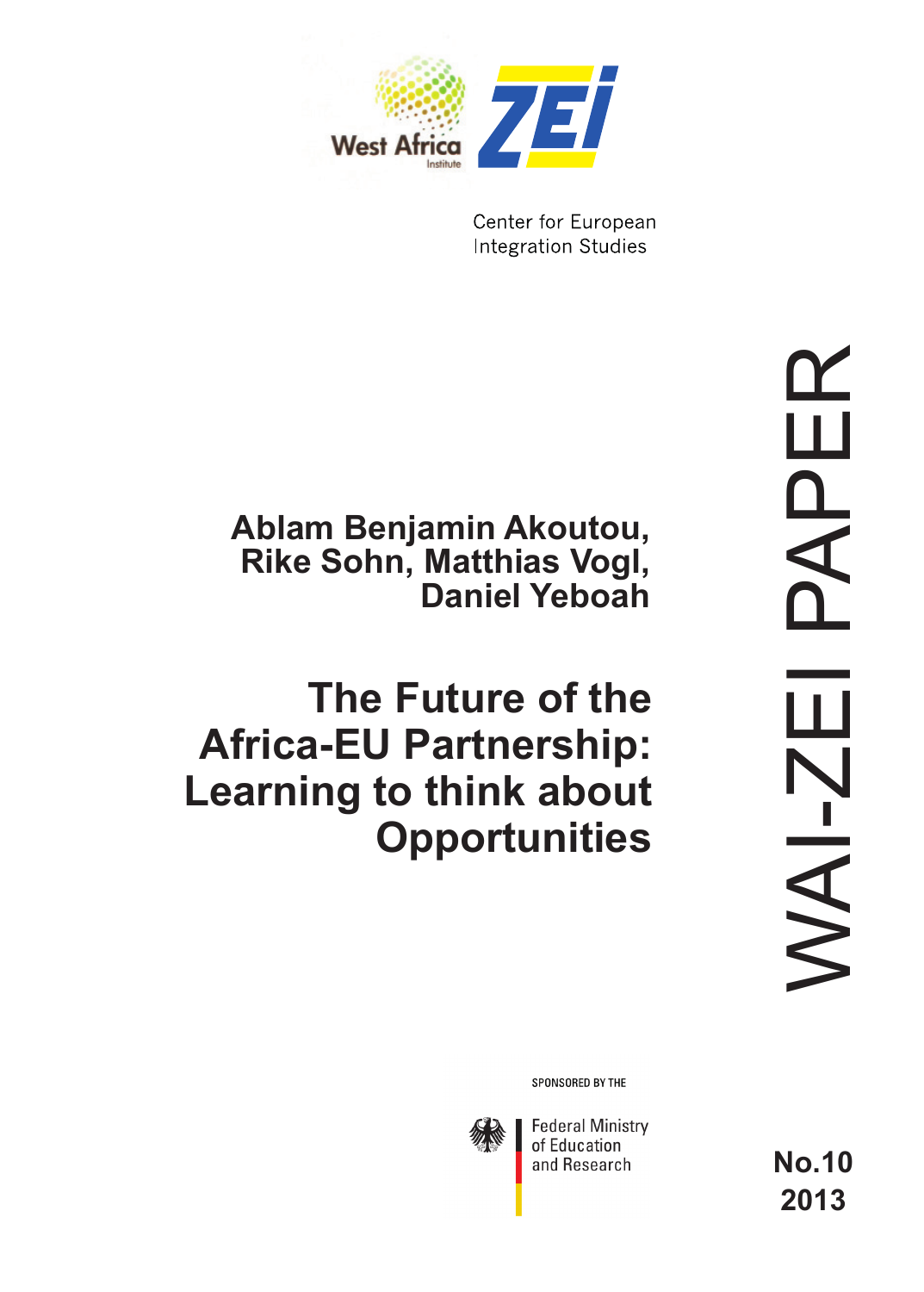#### **Ablam Benjamin Akoutou, Rike Sohn, Matthias Vogl, Daniel Yeboah**

The four authors of this WAI-ZEI Paper coordinate the research and outreach activities of the West Africa Institute (WAI) and the Center for European Integration Studies (ZEI) in the framework of their joint research cooperation on "Sustainable Regional Integration in West Africa and Europe". In the years 2012- 2016, the project brings together researchers from West Africa and Europe to discuss pressing problems of regional integration from a political, economic and legal perspective taking into account a comparative approach.

The following reflections grew out of the Mid-Term Conference of the WAI-ZEI Research Cooperation on "Sustainable Regional Integration in West Africa and Europe", held in Praia on 21-22 October 2013. The conference gathered researchers and practitioners from West Africa and Europe in order to discuss obstacles to and opportunities of sustainable regional integration. During the reflections, participants came to the conclusion that it is in the interest of the regional groupings in West Africa (ECOWAS, WAEMU and the Mano River Union) and of the European Union to further strengthen their cooperation in light of the challenges of globalization and the new policy approaches required.

The views and opinions expressed in this article are those of the authors and do not reflect the official policy or position of WAI, ZEI or the BMBF.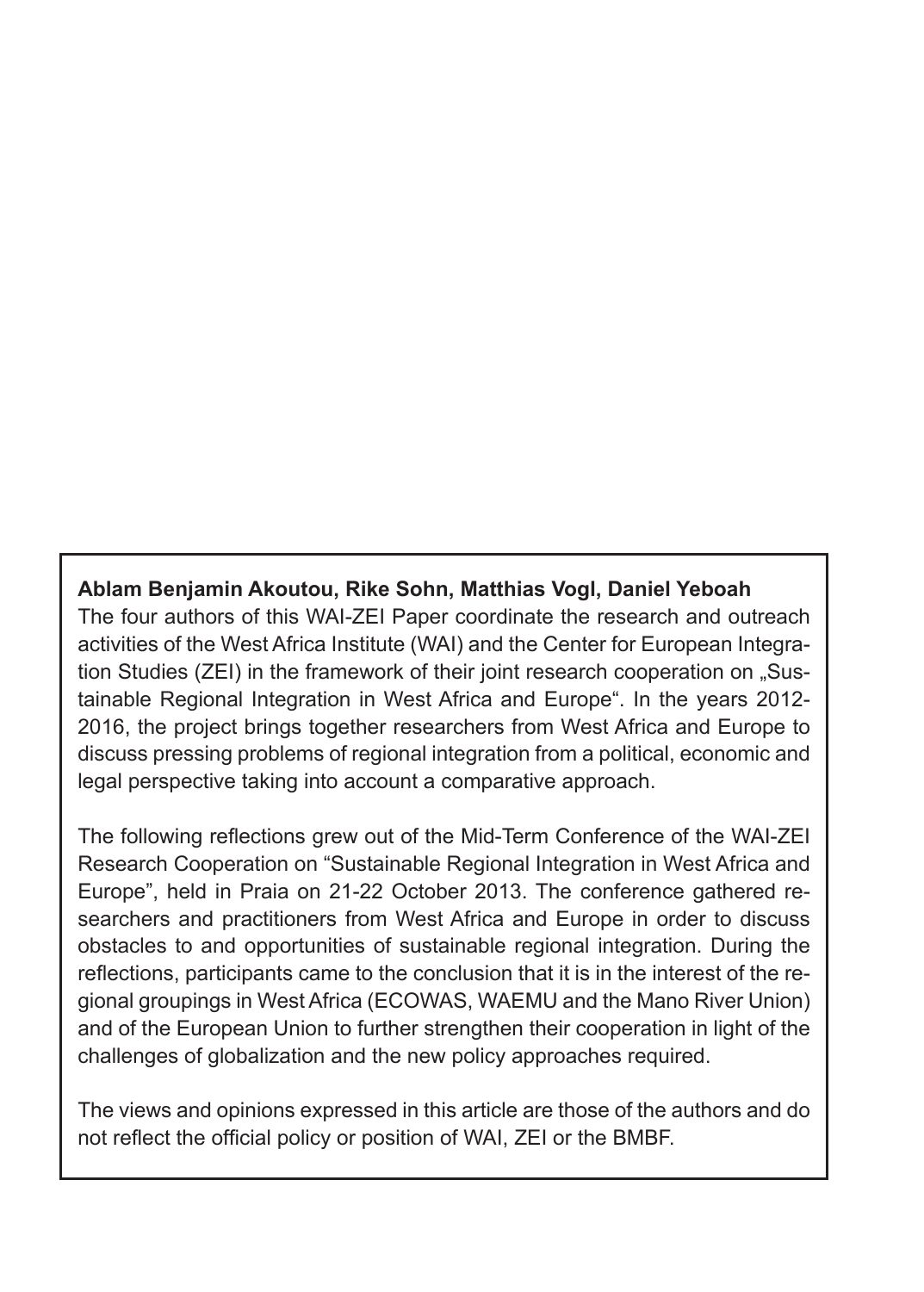*Ablam Benjamin Akoutou, Rike Sohn, Matthias Vogl, Daniel Yeboah* 

## *The Future of the Africa-EU Partnership: Learning to think about Opportunities*

## *Introduction*

With the end of the colonial era, nation states in West Africa and Europe emancipated themselves by cooperating and integrating on a regional level. In the context of globalization and a changing world order, the idea of partnership has established itself at the core of African-European relations. However, given the global challenges ahead, the level of mutual political and economic exchange can still be further improved. Against the background of the upcoming Africa-EU Summit in Brussels, in April 2014, the team of coordinators of the WAI-ZEI research cooperation offers these reflections to advance the debate.

Acknowledging their different starting points and perspectives, Africa and Europe share common interests in areas which are likely to form the core of their future cooperation. Focusing on these areas is the basis for a pragmatic and manageable partnership, also for West African-European relations in particular:

## *1. Peace and security. Democracy, governance and human rights*

Although the situation has improved compared to the devastating civil wars of the 1990s, West Africa is still characterized by fragile democracies which give room to disaffection among the population and create a breeding ground for rebel and terrorist movements, as well as organized crime such as human trafficking, arms and drugs trafficking, money laundering and counterfeiting.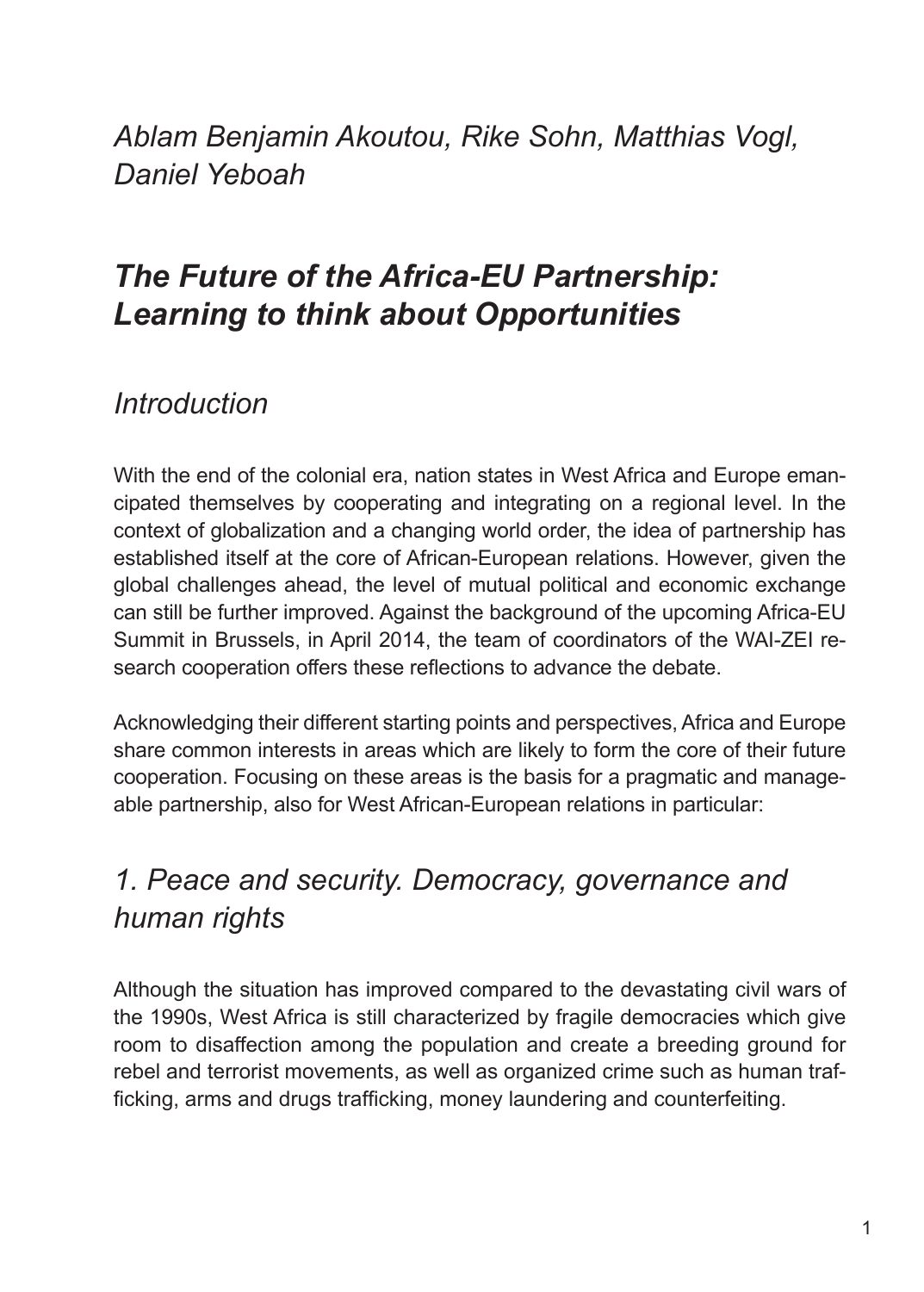#### **Learning to think about Opportunities**

#### *Drivers and mechanisms of a common approach:*

- In the past West African conflicts have worsened because of a misunderstanding of their root causes and a lack of timely and comprehensive response on the basis of political will, as well as a lack of right conceptual approaches. Therefore, a deeper understanding of West African conflicts will contribute to creating a common interest in long-term solutions by identifying the crucial determinants and by applying a more holistic approach with regards to means and actors.
- Linked to this, there is a need for long-term cooperation in the area of peace and security that takes into account the nexus between security, governance and development in addition to short-term conflict management measures. This nexus should be reflected in the existing governance systems on a local, national and regional level in both West Africa and Europe.

### *Proposed projects on a bi-regional level*

## *Promotion of a "West African-European Research Network on Comprehensive Security":*

Bringing expertise from West African and European universities and research institutes together with civil society networks and political stakeholders from both regions and from various levels (regional, national, local), will combine research based insights on the root causes of conflict and the role of actors, with the practical experience of decision-makers and interest groups. Both perspectives can fertilize each other in order to provide a realistic assessment. Through this mechanism, dialogue will be enhanced and practical recommendations will be formulated. Finding out what the necessary measures for specific conflict situations are and suggesting actions that match existing realities would be a task of this network. As the security links are transcontinental, the network should also be. The network can work permanently in combined virtual and physical form. With thematic sub-working groups and with access to political stakeholders on both sides and a capacity for ad-hoc missions to provide expertise in potential conflict hotspots. The network should cooperate or integrate with existing structures in this sector, publish its outcomes and consult with decision-makers on a regular basis.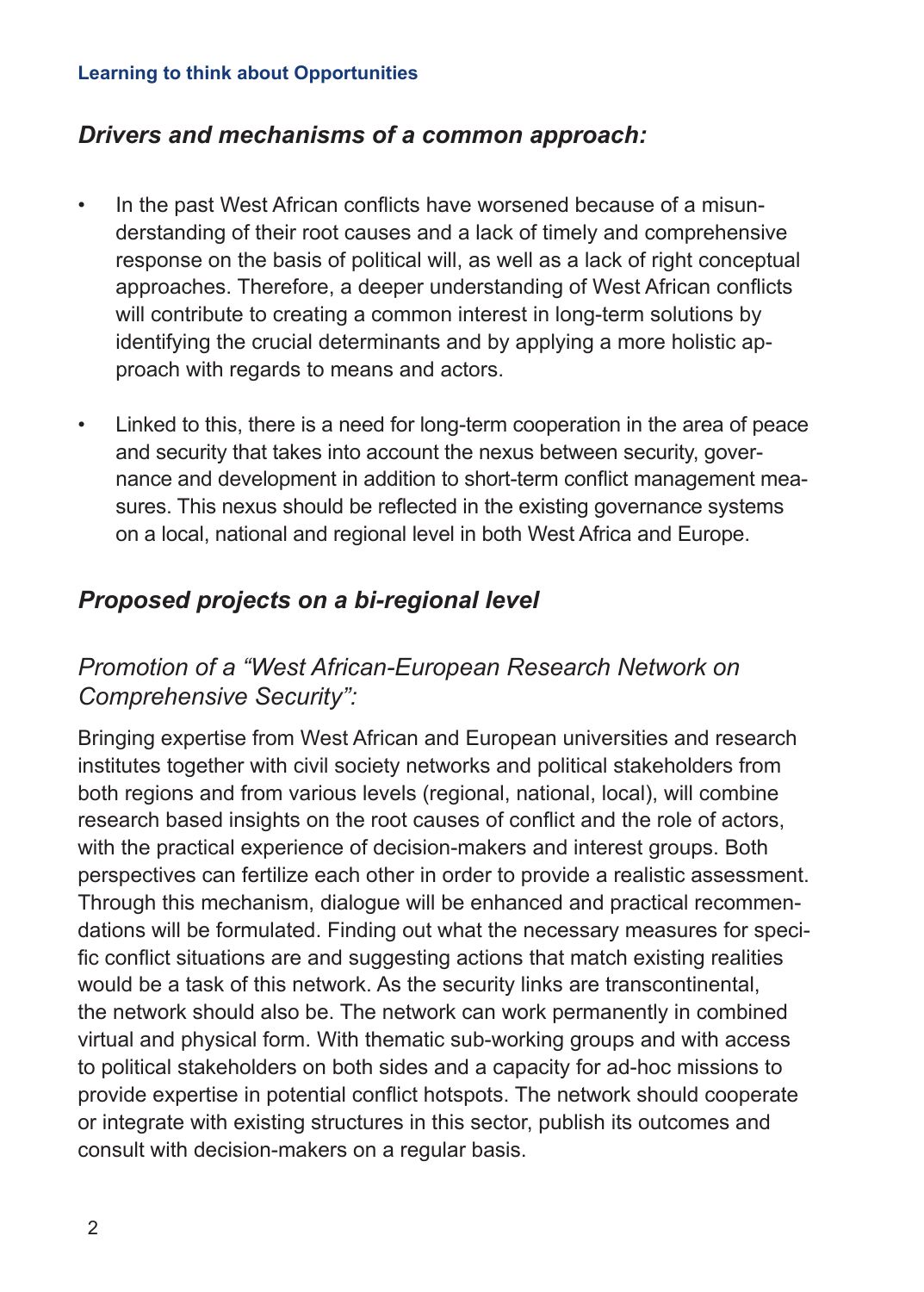## *2. Sustainable and inclusive development. Economic growth and regional integration*

The West African region has experienced unprecedented growth and investment rates over recent years due to the rise in commodity prices, the discovery of new natural resources and a certain level of political stability. The region also has a high renewable energy potential, the supply of water and arable land, as well as a young and growing population. However, growth has not impacted social and economic development in a way that has led to an improvement of intra-regional trade, employment opportunities or the general welfare of the population. Coupled with the illusion of a brighter future abroad, the young West African workforce migrate inside or outside of Africa.

## *Drivers and mechanisms of a common approach:*

- Wide-ranging access to knowledge and competency in Information and Communication Technologies (ICT) are the most essential tools to overcome difficulties of infrastructure, allowing more regular exchange within West Africa and between the two regions. Therefore, improving African ICT knowledge should be a priority in order to spread information and to help unlock the potentials of the continent, particularly regarding the increasingly technically versatile young population.
- Open exchange should be enhanced on the level of regional organizations on both sides but particularly also on a Member State level. One task is to create interest for deeper engagement of Member States that have no colonial past and to streamline existing national development cooperation into the existing frameworks and treaties. In this context, the relationship between West Africa and Europe should further support contact between the private sectors of both regions. Regular exchange between representatives of these groups can not only improve their mutual understanding but may also create opportunities for cooperation and investment.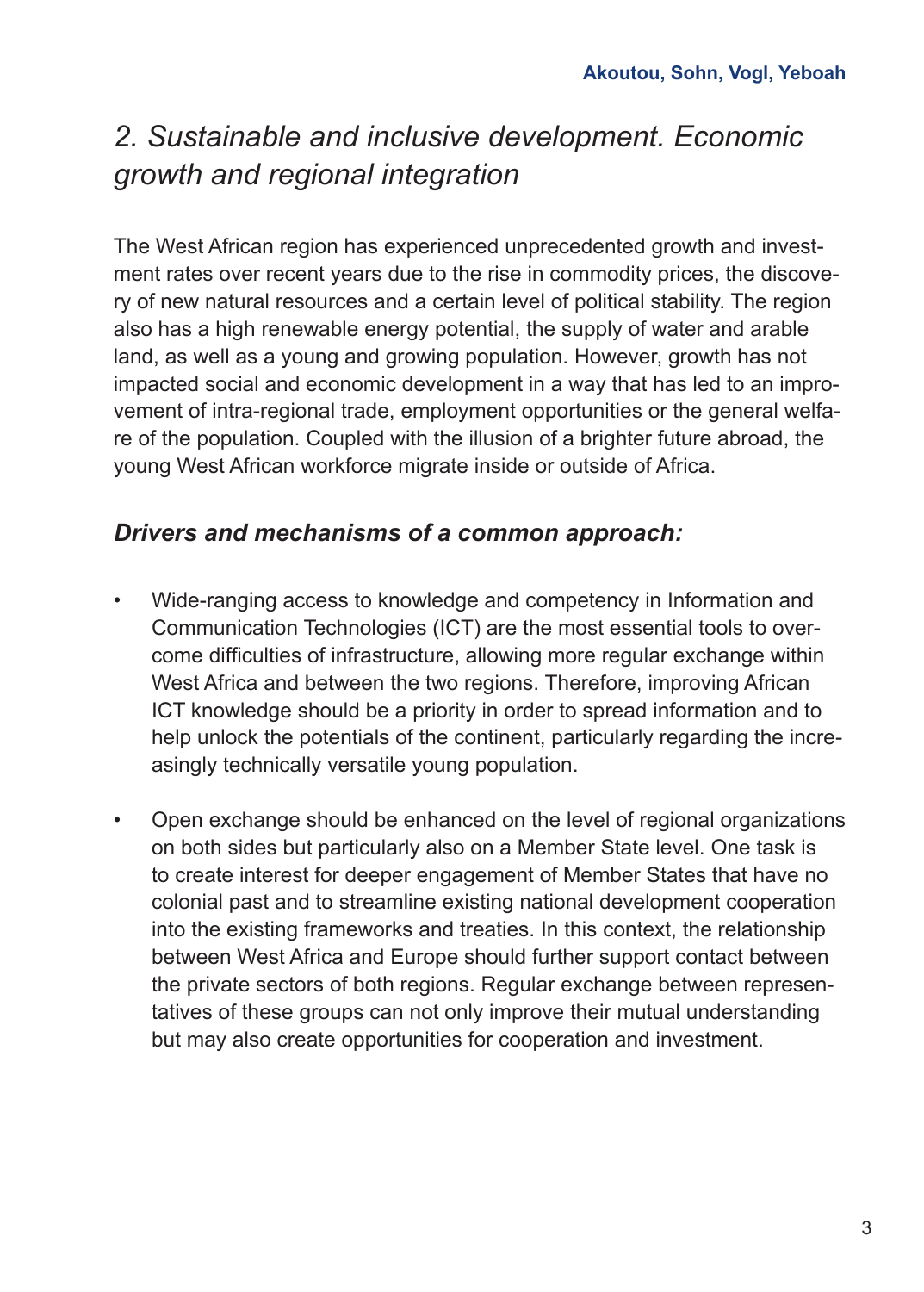## *Proposed projects on a bi-regional level*

## *Elaborate initiatives to foster the regional integration of national research and science policies in West Africa*

Research, science and innovation are drivers of economic development and prerequisites to tackling global and Africa-specific problems. However in West Africa, science policies are lacking not only structures and funding on a national level, they are also mostly disconnected from each other on a regional level. Researchers rather stay in their own environment or choose to go to a non-African country. There are few opportunities for short and longer-term research projects on a shared basis where qualified scholars from different West African countries can meet to conduct research. West Africa therefore needs a regional research council or research agency to enable regional research projects by issuing regional calls and supporting their implementation with regard to management and administration. The regional integration of national science policies would allow added value to the research landscape and also to the economies of West Afirca.

### *Establishing a regional agency for development cooperation*

Setting-up a regional development agency for West Africa may increase local capacities for the implementation of development projects by pooling, further developing and disseminating existing expertise and resources within this field. Acting as a local clearing house and training center, the agency could support non-governmental and civil society organisations, increase local ownership and mutual understanding between development partners in West Africa and Europe. Furthermore, such an agency may facilitate the involvement of the diaspora.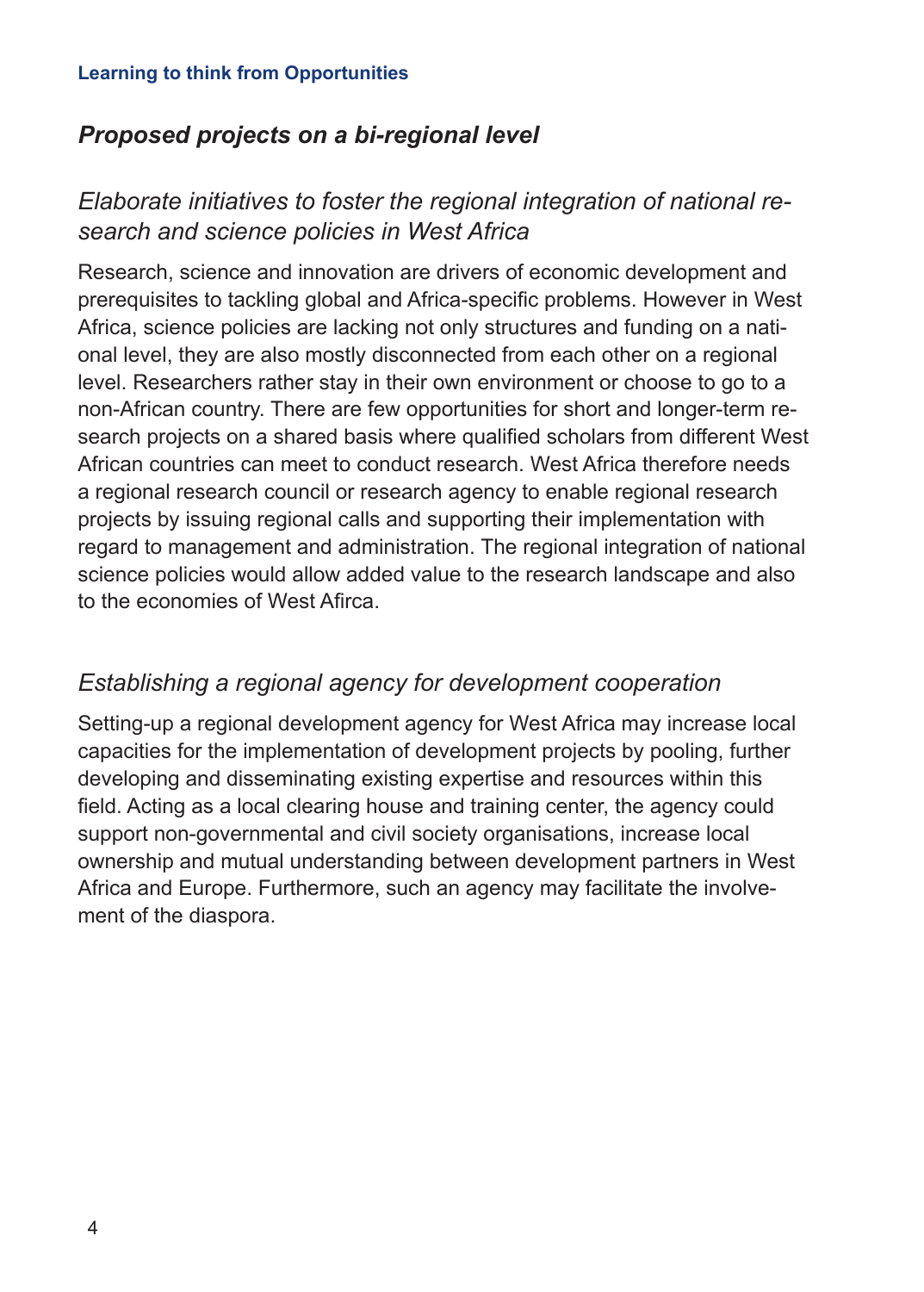## *3. Tackling global issues and capacity development*

With the rise of emerging economies and the associated change towards a multi-polar world order, the economic and (geo-) political role of West Africa is increasing while the dominant role of Europe is more and more challenged. Thus, both have to redefine their global position and interests, not only in general but also towards each other. While power relations are shifting internationally, challenges associated with global public goods (such as climate change, international trade and finance, etc.) need even more coordination and cooperation at a global level.

#### *Drivers and mechanisms for a common approach:*

- There is still a scarcity of European knowledge about Africa and a missing sense for African sensitivities. If Europe wants to overcome its historical burden, it has to engage in a dialogue which is not only on an equal level in terms of actors but also in terms of equal thinking, creating win-win situations for both sides.
- The building and development of qualified human capacities remains crucial for the future of both regions. However, on the one hand capacity development has to be provided in Africa itself and on the other hand it has to be linked to the most current state of affairs in international research. Therefore, Africa and Europe have to forge innovative ways of cooperating, which strengthen the structural basis in the African education sector, which let African researchers share views with European researchers in a more permanent way and which open doors not only for African students to come to Europe but also to encourage European students' interest in the dynamics of a rising continent in their neighborhood.
- As global development partnerships are diversifying, development cooperation mechanisms should do so as well. Sharing best-practice and lessons learned is an open and flexible way to exchange experiences using a twoway street from Africa to Europe and vice versa. In order to avoid duplication and increasing complexity, existing structures on a local level should be further supported and streamlined with other platforms and actors.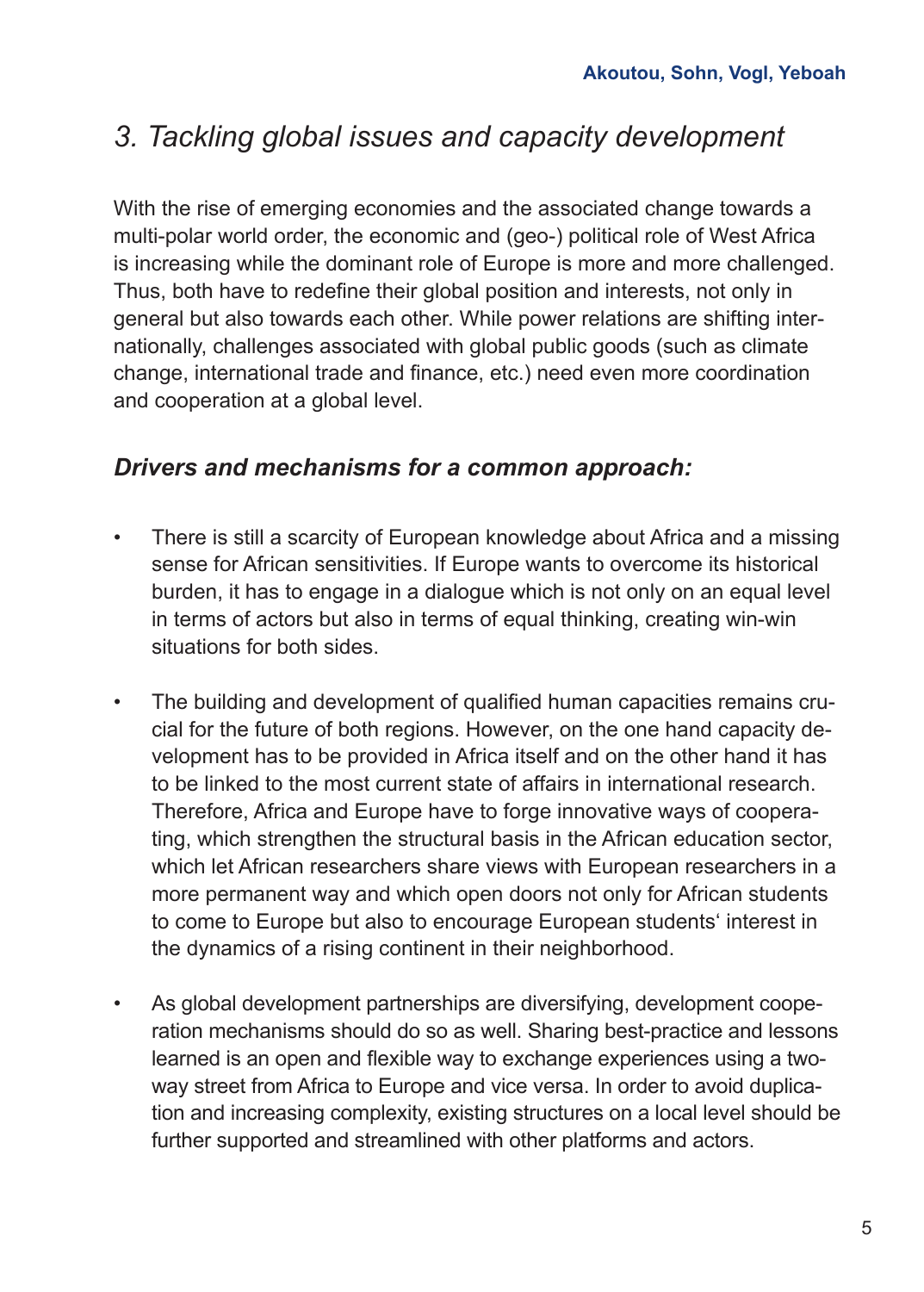## *Proposed projects on a bi-regional level*

## *Create and support initiatives to facilitate the establishment of new and interdisciplinary West African Study Programs.*

Innovative initiatives might bring African students to Europe not only to study but also to find good examples of specialized study programs that could be later installed in Africa. Their establishment could be implemented in parallel to an exchange of academics whose research can form a sound basis for a new education cycle. Furthermore, initiatives to increase the number of West African exchange students in Europe and European exchange students in Africa should be supported, e.g. through the establishment of an "Erasmus" program with a special African focus. The WAI-ZEI Cooperation is a good example of this type of cooperation. Existing bilateral university cooperation could be supported through the creation of joint platforms for mutual exchange and research and for the sharing of best practices. Double and joint degree programs are another option.

## *Creating a bi-regional database of best-practices and lessons learned focusing on local, national and regional solutions for global problems.*

This database aims at sharing European experiences and approaches to climate change, energy, migration, demographic change and other global issues that might be particularly apt for West Africa and West African experiences which might be helpful for creating an interest in Europe, but also to foster regular dialogue and create new partnerships on a local level. These kinds of platforms need to be integrated within existing structures or be established as umbrellas.

## *Creating trilateral research partnerships*

As global power shifts it also creates the opportunity for new coalition building. Trilateral partnerships between developing, developed and emerging nations can be a valuable addition to existing relations. These partnerships might again particularly make sense in the field of research and education on global issues as they foster mutual exchange and understanding and enable an environment in which it might be easier to join forces to tackle these problems.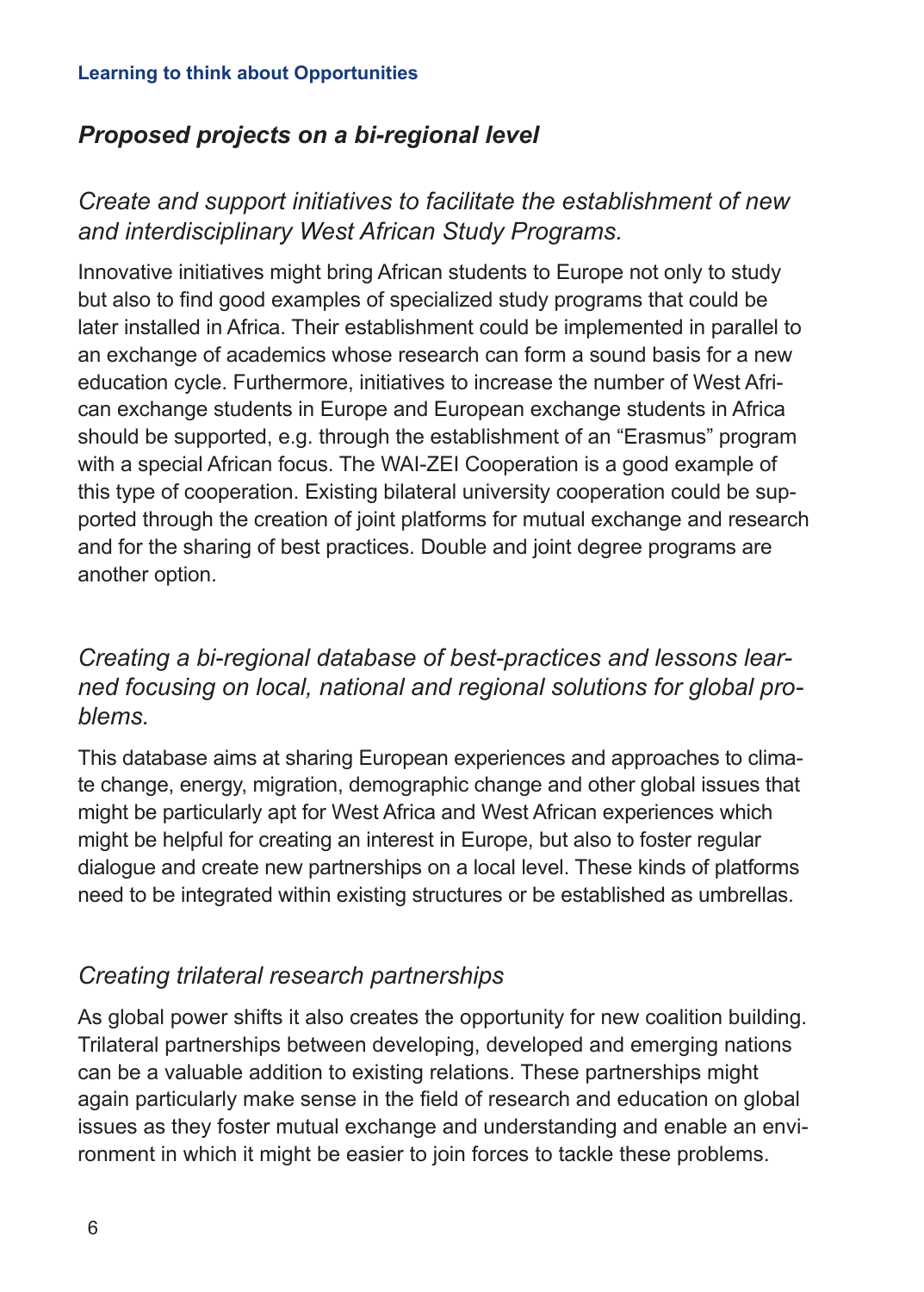The **West Africa Institute (WAI)** is a research center offering research, capacity-development and social dialogue on regional integration in West Africa. WAI is promoted by the Economic Community of West African States (ECOWAS), the West African Economic and Monetary Union (WAEMU), ECOBANK and the Government of Cape Verde. WAI is based in Praia Cape Verde.

The **Center for European Integration Studies (ZEI)** is an interdisciplinary research and further education institute at the University of Bonn.

WAI-ZEI Papers are published in the framework of the research cooperation both institutes conduct on "Sustainable regional integration in West Africa and Europe" in the years 2013-2016. They are intended to stimulate discussion about regional integration processes in West Africa and Europe from a comparative perspective and about the development of European-West African relations in the political and economic sector. Papers express the personal opinion of the authors.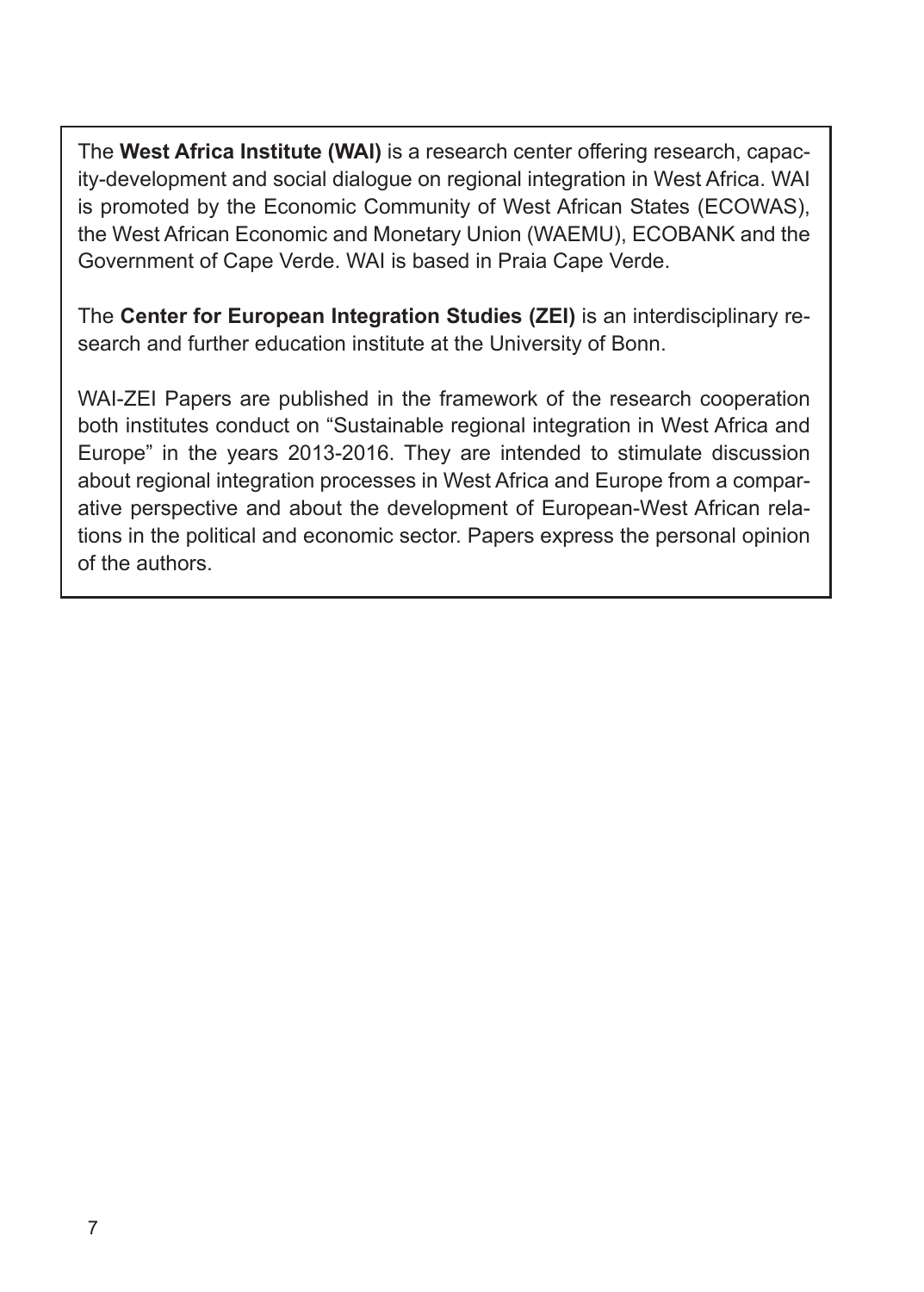### **WAI-ZEI Paper**

### **No. 2 2013**

Denis Acclassato: Intra-West African Trade, Bonn/Praia 2013.

## **No. 3 2013**

Djénéba Traoré: Will Africa be Left Behind on the Education for All (EFA) Trail?, Bonn/Praia, 2013.

## **No. 4 2013**

Ludger Kühnhardt: L´Afrique et L´Europe: Rélations comparés et processus d´intégration régionale conjointe, Bonn/Praia, 2013.

### **No. 5 2013**

Kocra Assoua: The Nexus between Political Instability and Monetary Sustainability. The Case of the West African Singel Monetary Union, Bonn/Praia 2013.

#### **No. 6 2013**

Rike Sohn and Ama Konadu Oppong (eds.): Regional Trade and Monetary Integration in West Africa and Europe, Bonn/Praia 2013

### **No. 7 2013**

Rainer Eising: Theories of Policy Formulation, Bonn/Praia, 2013.

### **No. 8 2013**

Dirk Leuffen: European Union as a Blueprint? Nine Hypotheses on Differentiated Integration in a Comparative Perspective, Praia/ Bonn 2013.

### **No. 9**

Diery Seck: Proposed Architecture for an ECOWAS Common Currency Union, Praia/ Bonn 2013.

### **No. 10 2013**

Ablam Benjamin Akoutou, Rike Sohn, Matthias Vogl, Daniel Yeboah: The Future of the Africa-EU Partnership: Learning to think about Opportunities, Praia/ Bonn 2013.